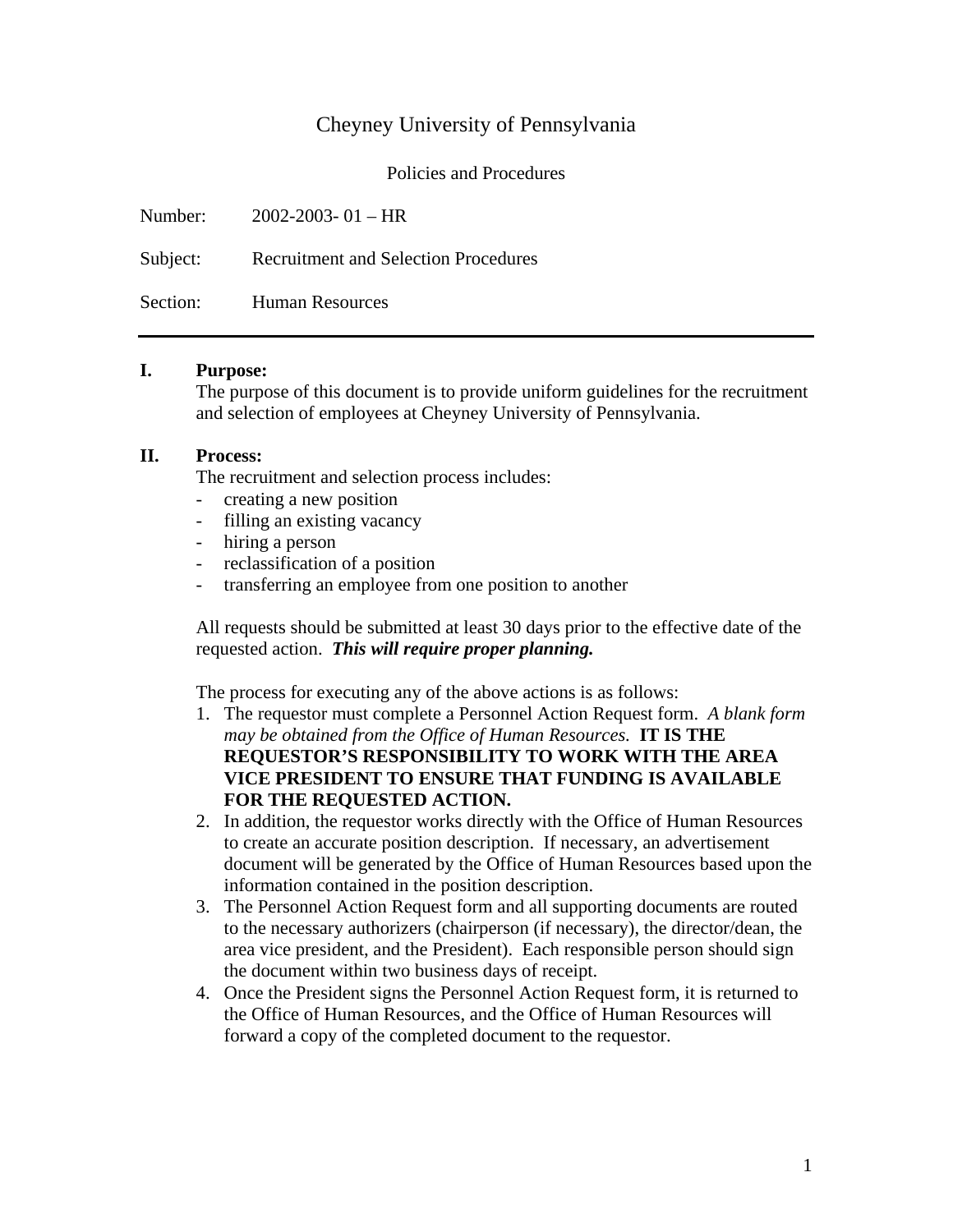If the requested action requires identifying qualified candidates, then there are additional steps in the process:

- 1. A position announcement/advertisement will be created by the Office of Human Resources using the information contained in the position description in order to maintain consistency.
- 2. As resumes are received for the posted/advertised positions, the Office of Human Resources will send acknowledgement cards to the prospective candidates.
- 3. A search committee and search committee chairperson will be formed by the area vice president in consultation with the President or by the President.
- 4. The Office of Human Resources will contact the area vice president to obtain the names of the persons who are serving on the search committee within three days of receiving the approved Personnel Action Request form.
- 5. The Office of Human Resources will meet with the search committee within one week after the identification of the members for a briefing to include the discussion of:
	- a. The role of the search committee
	- b. The role of the search committee chairperson
	- c. Position requirements
	- d. Scoring/evaluation forms
	- e. Minutes (if necessary)
	- f. Veteran's preference law
	- g. Confidentiality
	- h. Interviewing skills and techniques
	- i. Interviewing etiquette
- 6. The search committee develops a resume scoring form and interview questions (with the assistance of the Office of Human Resources) within one week of the initial meeting of the committee.
- 7. The Office of Human Resources must approve the scoring form and interview questions.
- 8. The Office of Human Resources will create a folder for the position containing:
	- a. The approved "Personnel Action Request" form
	- b. Job posting
	- c. Resumes (w/ supporting documents) that are received
	- d. Evaluation tools
- 9. The search committee members will begin reviewing resumes in the Office of Human Resources after instruments have been approved and will continue until 1 week after the closing date of the advertisement.
- 10. The search committee members will evaluate the resumes received using the evaluation tools that were approved. This step must be completed in the Office of Human Resources and may require multiple visits. **RESUMES CAN ONLY BE REMOVED FROM THE OFFICE OF HUMAN RESOURCES BY THE SEARCH COMMITTEE CHAIRPERSON**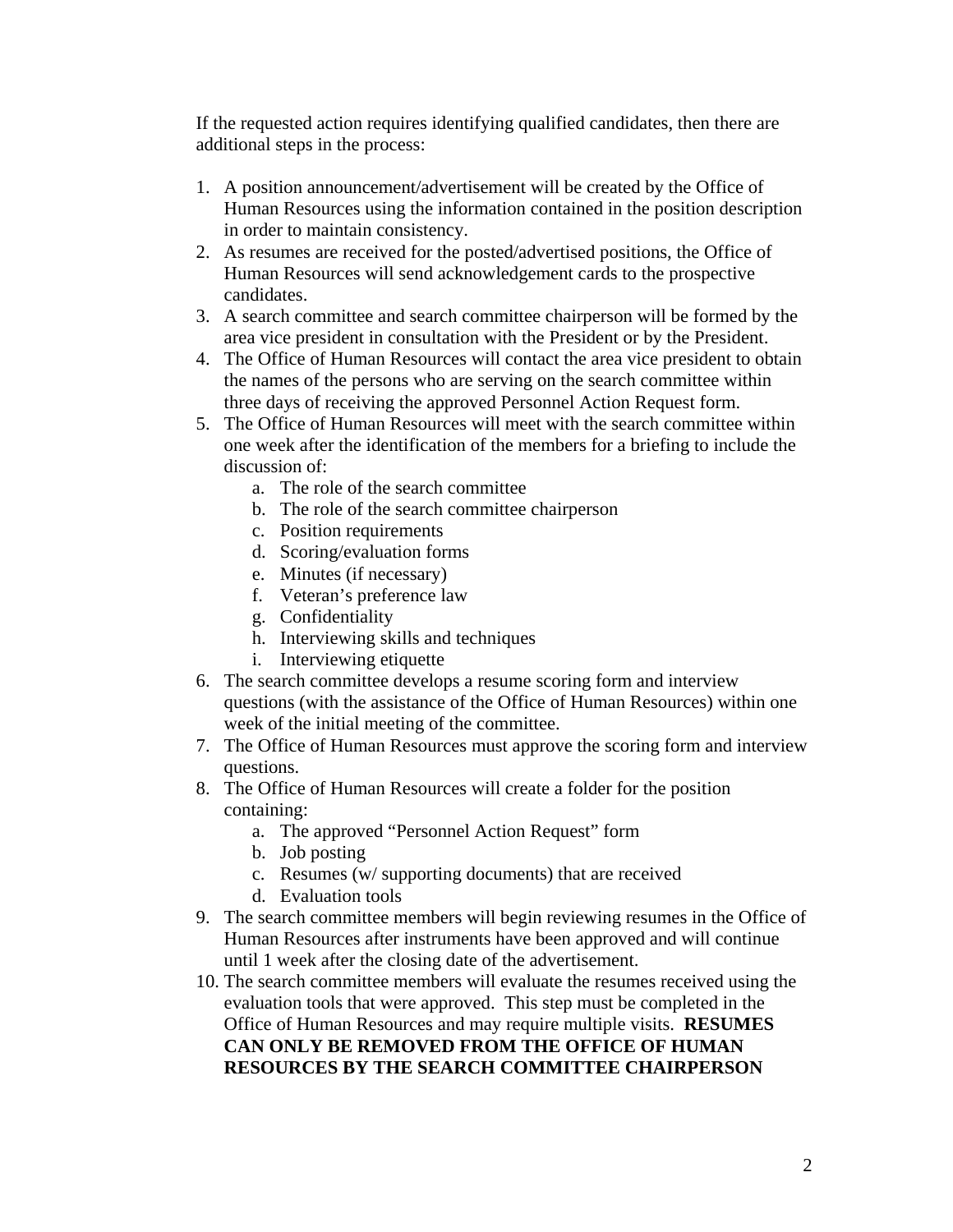### **WITH APPROVAL FROM THE ASSISTANT DIRECTOR OF HUMAN RESOURCES**.

- 11. The search committee chairperson will work with the committee members to determine who will be considered for an interview based upon the requirements of the position and possible interview times.
- 12. A designee from the search committee will arrange interviews with candidates and deliver the interview schedule (with candidate names) to the search committee members and the Office of Human Resources.
- 13. The Office of Human Resources will send a "Confidential Employment Applicant Data Collection" form to each candidate.
- 14. The search committee will conduct interviews and evaluate candidates using the forms developed. Note: If candidates are interviewing for a director, dean or vice president position, then the search committee chairperson should consult the Office of the President to ensure that the President is placed on the interview schedule.
- 15. The search committee will identify the top three candidates. The committee chair will submit the recommendation to the hiring manager, along with a cover memo citing any pertinent information about candidates, with a copy to the Office of Human Resources. All other pertinent information (copy of the position announcement, resume and supporting documentation for each person, completed scoring forms, cover memo citing any pertinent information about candidate) to the Office of Human Resources within three business days after completing the interviews.
- 16. The Office of Human Resources will meet with the hiring manager/supervisor, committee chair and area vice president to discuss the results of the search.
- 17. Depending upon the level of the position, the candidates may need to be submitted to the Office of the President for review. If this is necessary, the information will be forwarded to the President from the area vice president.
- 18. The search process should be completed within eight weeks of the "Personnel Action Request" form being approved.
- 19. Once a person is identified for the position, the Office of Human Resources will request an official transcript and references, check references (if necessary), assist in determining the appropriate salary, and make a verbal offer via telephone (obtaining actual start date).

Once a person is identified for a position, the following steps should be completed:

- 1. The Office of Human Resources will assist the hiring manager/supervisor in completing the Hiring Recommendation form.
- 2. The Hiring Recommendation form will be routed for the necessary signatures and returned to the Office of Human Resources after completion.
- 3. The Office of Human Resources will draft the offer letter/contract and submit it to the President for signature.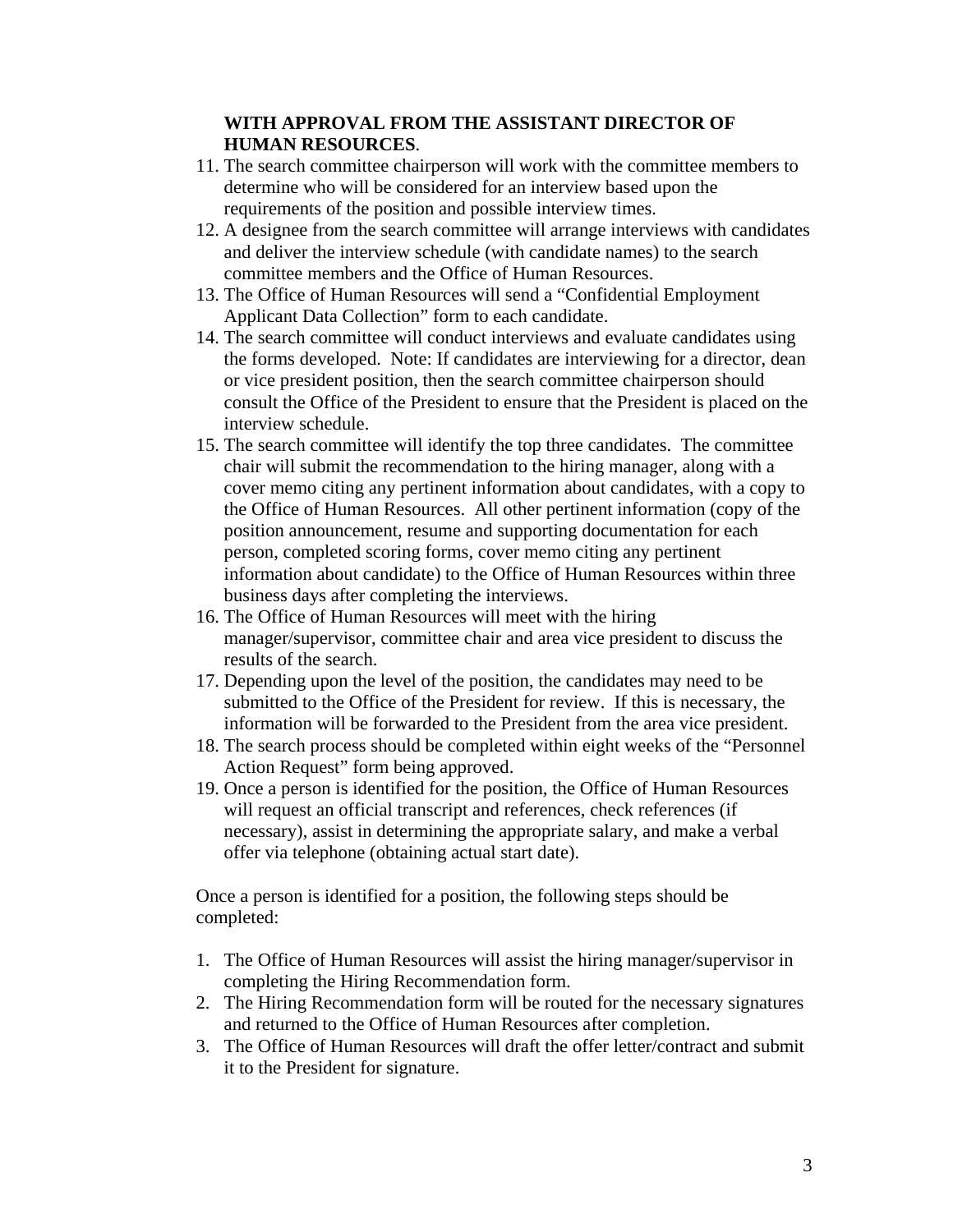- 4. The Office of Human Resources will send the offer letter/contract via regular mail after the President has signed it.
- 5. Once the candidate returns the signed offer letter, the Office of Human Resources will distribute copies to the Office of the President, the appropriate vice president, payroll, the appropriate collective bargaining unit and any other office that has a need to know.

## **Responsibilities:**

The purpose of the search committee is to evaluate candidates for vacant positions on campus and make recommendations for hire. The Office of Human Resources will oversee each search committee and monitor the committee's progress to ensure that positions are being filled expeditiously. In addition, the Office of Human Resources must ensure that the process remains fair.

The following table outlines the responsibilities of all parties who are involved in the search process:

|                           | <b>RESPONSIBILITIES</b>                                                                                                                                                                                                                                                                                                                                                                                                                                                              |  |  |  |
|---------------------------|--------------------------------------------------------------------------------------------------------------------------------------------------------------------------------------------------------------------------------------------------------------------------------------------------------------------------------------------------------------------------------------------------------------------------------------------------------------------------------------|--|--|--|
| <b>RESPONSIBLE PARTY</b>  |                                                                                                                                                                                                                                                                                                                                                                                                                                                                                      |  |  |  |
| Hiring Manager/Supervisor | Work with the Office of Human Resources to<br>create an accurate position description and<br>obtain classification and appropriate salary level.<br>Ensure that budget is available.<br>$\bullet$<br>Submit Personnel Action Request form for<br>approval.<br>Make recommendations for search committee<br>members to the area vice president.<br>Function on search committees.<br>Meet with the search committee to discuss<br>requirements (if not a member of the<br>committee). |  |  |  |
| Area Vice President       | Work with the hiring manager/supervisor on<br>٠<br>budget requirements/issues.<br>Identify search committee members and inform<br>members that they have been selected.<br>Complete sign-off of "Personnel Action Request"<br>form.<br>Participate in interview process when necessary.<br>Forward recommendations to the President for<br>approval.                                                                                                                                 |  |  |  |
| Search Committee Members  | Review resumes and compare credentials to<br>$\bullet$<br>requirements.<br>Revise scoring instrument to fit specific position.<br>Evaluate resumes using approved evaluation<br>٠<br>instrument.<br>Revise interview questions to fit specific                                                                                                                                                                                                                                       |  |  |  |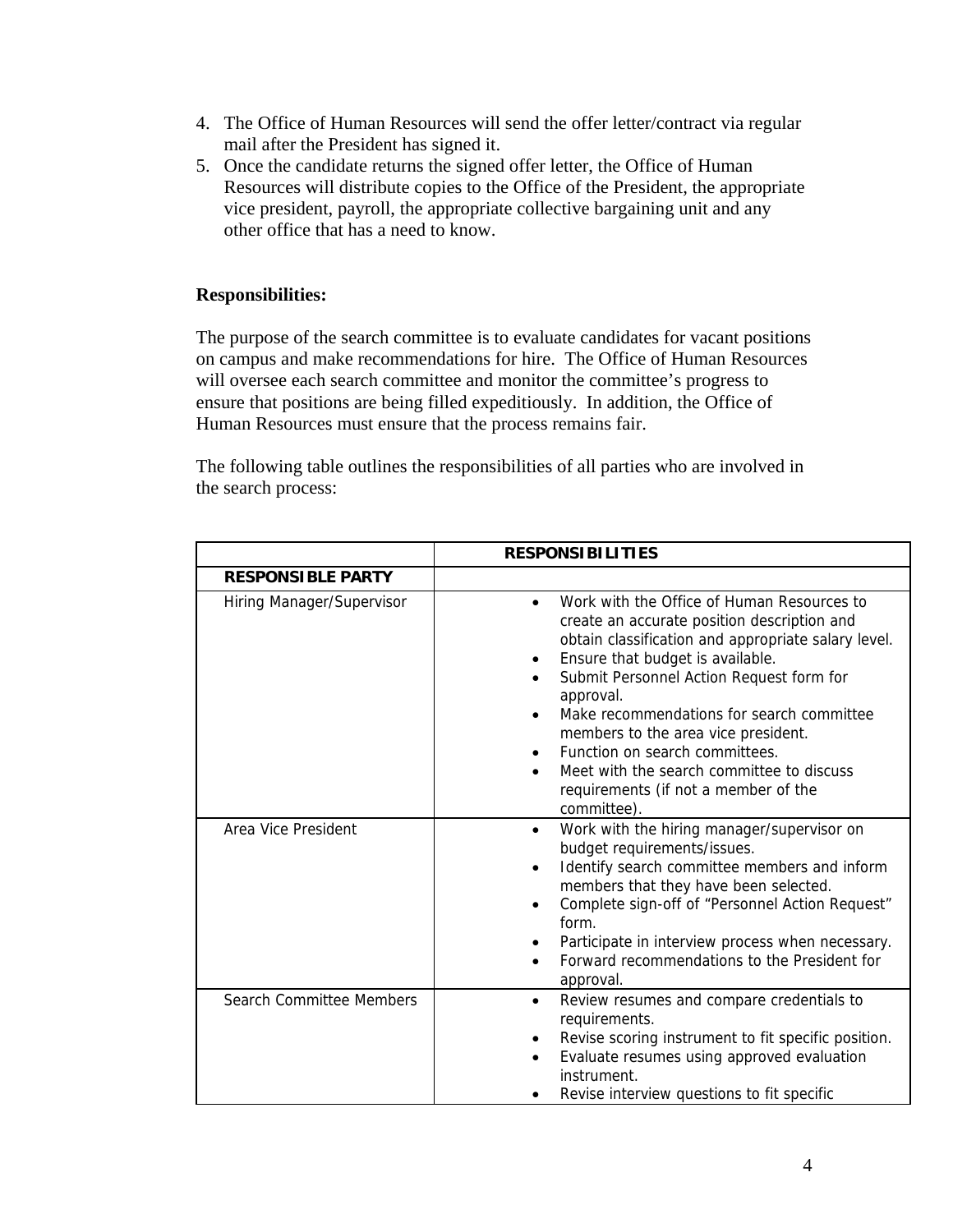|                        | position.<br>Schedule interviews with candidates.<br>Interview candidates and track results.                                                                                                                                                                                                                                                                                                                                                                                                                                                                                                                                                                                                                                                                                                                                                                                                                                                                                                                                                                                                                                                 |
|------------------------|----------------------------------------------------------------------------------------------------------------------------------------------------------------------------------------------------------------------------------------------------------------------------------------------------------------------------------------------------------------------------------------------------------------------------------------------------------------------------------------------------------------------------------------------------------------------------------------------------------------------------------------------------------------------------------------------------------------------------------------------------------------------------------------------------------------------------------------------------------------------------------------------------------------------------------------------------------------------------------------------------------------------------------------------------------------------------------------------------------------------------------------------|
|                        |                                                                                                                                                                                                                                                                                                                                                                                                                                                                                                                                                                                                                                                                                                                                                                                                                                                                                                                                                                                                                                                                                                                                              |
| Search Committee Chair | Arrange and schedule meetings.<br>$\bullet$<br>Assign responsibilities to committee members.<br>Ensure that scoring instrument and interview<br>questions are revised and approved.<br>Ensure that resumes are scored according to the<br>developed timeline.<br>Ensure that all persons involved in the interview<br>process receive a schedule and copy of each<br>candidate's resume at least 48 hours prior to the<br>interview.<br>Ensure that interviews are conducted according<br>to the developed timeline.<br>Function as liaison between HR and the search<br>committee.                                                                                                                                                                                                                                                                                                                                                                                                                                                                                                                                                          |
|                        | Deliver recommendations to the Office of                                                                                                                                                                                                                                                                                                                                                                                                                                                                                                                                                                                                                                                                                                                                                                                                                                                                                                                                                                                                                                                                                                     |
| <b>Human Resources</b> | Human Resources.<br>Obtain list of approved search committee<br>$\bullet$<br>members from the area vice president.<br>Schedule first meeting with search committee<br>$\bullet$<br>and hiring manager/supervisor.<br>Ensure that position description is accurate.<br>Review interview skills, techniques and etiquette<br>with committee members.<br>Review resume scoring instrument and interview<br>٠<br>questions with committee.<br>Provide search committee members with<br>illegal/unethical interview questions.<br>Review meeting schedule and ensure that the<br>committee is meeting as scheduled.<br>Develop timeline and checklist for activities and<br>set completion dates.<br>Meet with search committee chair weekly for<br>progress updates.<br>Monitor committee activities and ensure that the<br>process is being completed according to the<br>timeline.<br>Meet with the committee chair, hiring<br>٠<br>manager/supervisor and area vice president no<br>later than 48 hours after interview completion to<br>review recommendations.<br>Negotiate salary and start date w/ selected<br>candidate (once approved). |
|                        | Assist hiring manager/supervisor in completing<br>the hiring recommendation form.<br>Send contract when the hiring recommendation                                                                                                                                                                                                                                                                                                                                                                                                                                                                                                                                                                                                                                                                                                                                                                                                                                                                                                                                                                                                            |
|                        | is approved.<br>Capture race and ethnicity statistics for                                                                                                                                                                                                                                                                                                                                                                                                                                                                                                                                                                                                                                                                                                                                                                                                                                                                                                                                                                                                                                                                                    |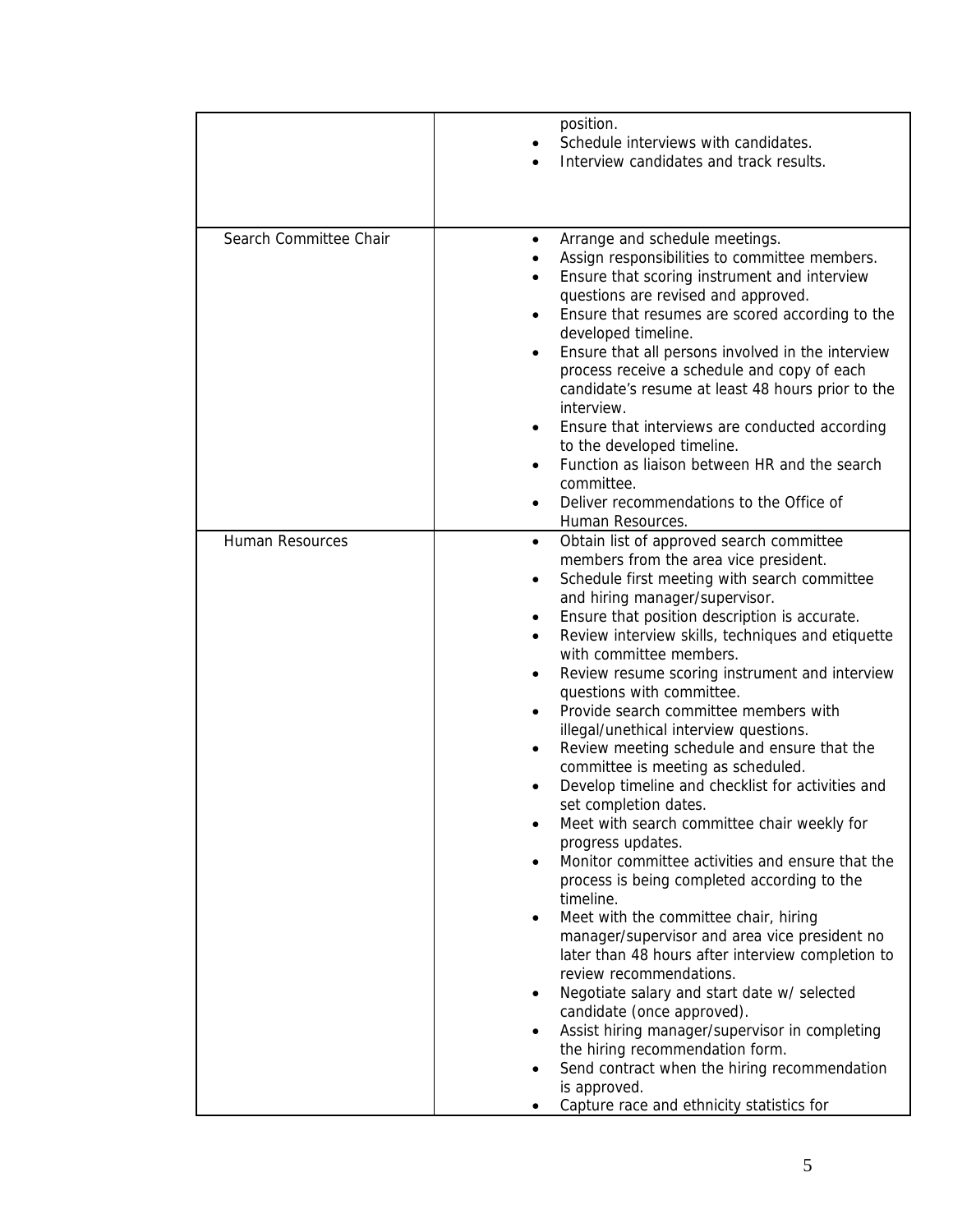|                           | candidates.                                            |
|---------------------------|--------------------------------------------------------|
|                           |                                                        |
|                           |                                                        |
|                           |                                                        |
|                           |                                                        |
|                           |                                                        |
|                           |                                                        |
|                           |                                                        |
|                           |                                                        |
|                           |                                                        |
|                           |                                                        |
|                           |                                                        |
|                           |                                                        |
|                           |                                                        |
|                           |                                                        |
|                           |                                                        |
|                           |                                                        |
| <b>Internal Relations</b> | Review hiring recommendation documents to<br>$\bullet$ |
|                           | ensure that the process was completed fairly.          |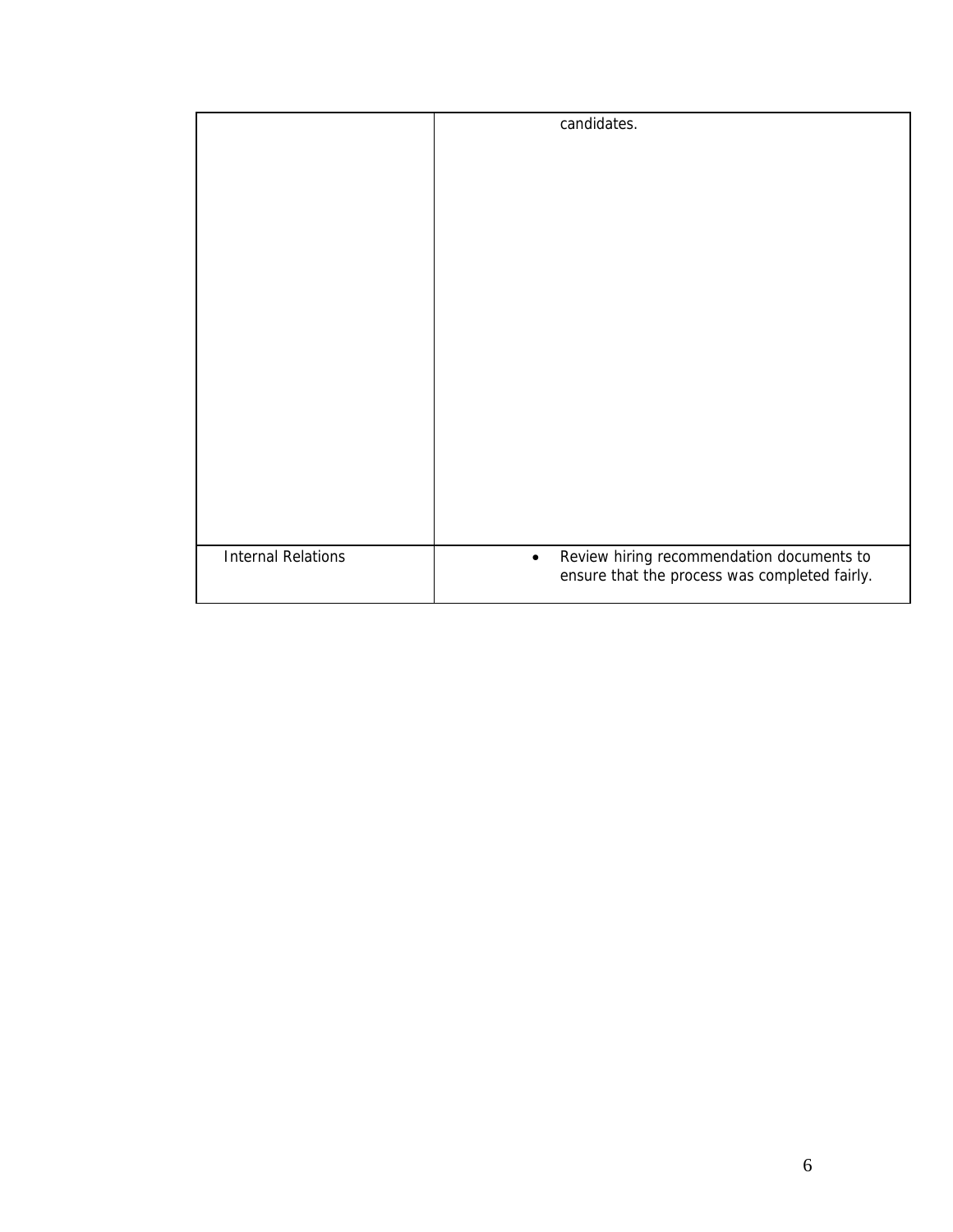#### **III. Procedures:**

The steps listed below should be followed when completing the "Personnel Action Request" form:

- 1. The requestor enters his/her name in the submitted by field, enters the date that the form is being completed and enters his/her department/area name.
- 2. Enter the type of action that is being requested.
- 3. Enter the position details. Enter the name of the previous incumbent if an existing position is being filled.
- 4. Enter the time (or number of credits) for the position and if the position is temporary or regular.
- 5. Enter the position classification, working title, bargaining unit, salary range and position number (please verify all information with the Office of Human Resources).
- 6. Enter the justification for the need to create the position (if this is a new position).
- 7. Identify the source of funding for the position and the percentage provided by that source.
	- a. If the position is grant funded, enter the name of the grant, and obtain the signature of the grant approver.
- 8. Indicate if the department's minutes are attached (for faculty positions).
- 9. Indicate if the position description is attached (required).
- 10. Indicate if an advertisement is required.
- 11. Identify the **requested** publications.
- 12. Obtain the chairperson's signature (if applicable).
- 13. Obtain the director's/dean's signature.
- 14. Deliver the form and all supporting documentation to the area vice president.
- 15. The area vice president obtains the signature of the Budget Officer to verify that funds exist for the position and delivers the form and all supporting documents to the Office of the President.
- 16. Once the document is approved by the Office of the President, it is sent to the Office of Human Resources.

The steps listed below should be followed when completing the Hiring Recommendation form:

- 1. Enter the requestor's name and the date of the request.
- 2. Enter the name of the prospective employee.
- 3. Enter the recommended date of employment.
- 4. Enter the requested salary.
- 5. Enter the position and department/area for which the person is being hired.
- 6. Indicate if the person's resume is attached. If it is not, please provide a reason.
- 7. Indicate if the official transcript is attached. If it is not, please provide a reason.
- 8. Indicate if letters of recommendation are attached. If it is not, please provide a reason.
- 9. Obtain the chairperson's signature (if applicable).
- 10. Obtain the director's/dean's signature.
- 11. Deliver the form and all supporting documentation to the area vice president.
- 12. The area vice president delivers the form and all supporting documents to the Office of Internal Relations for approval.
- 13. The Office of Internal Relations delivers the form and all supporting documents to the Office of the President for approval.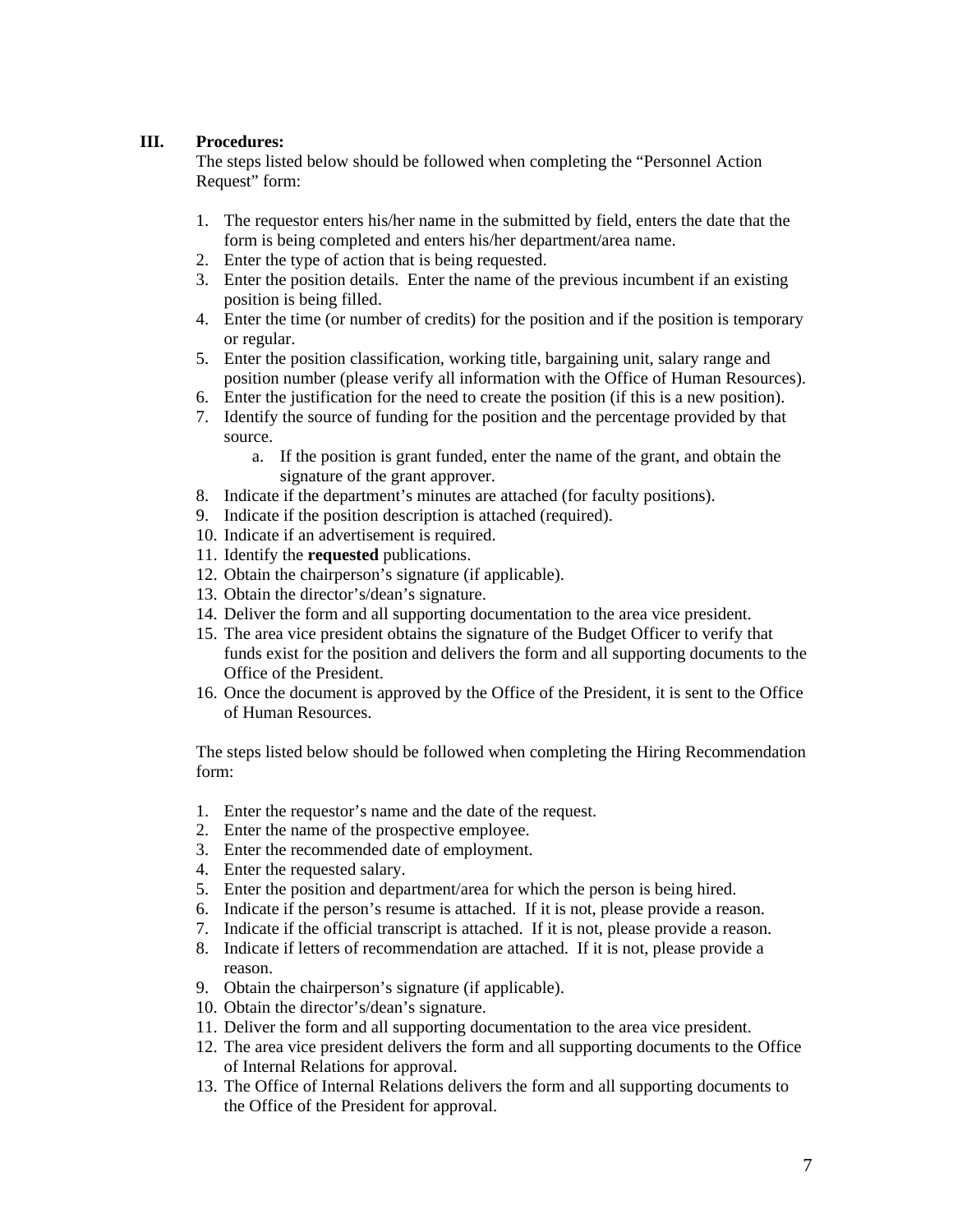14. Once the document is approved by the President, it is sent to the Office of Human Resources.

Replaces: 2002-2003-01-HR (June 26, 2003)

Effective Date: October 1, 2003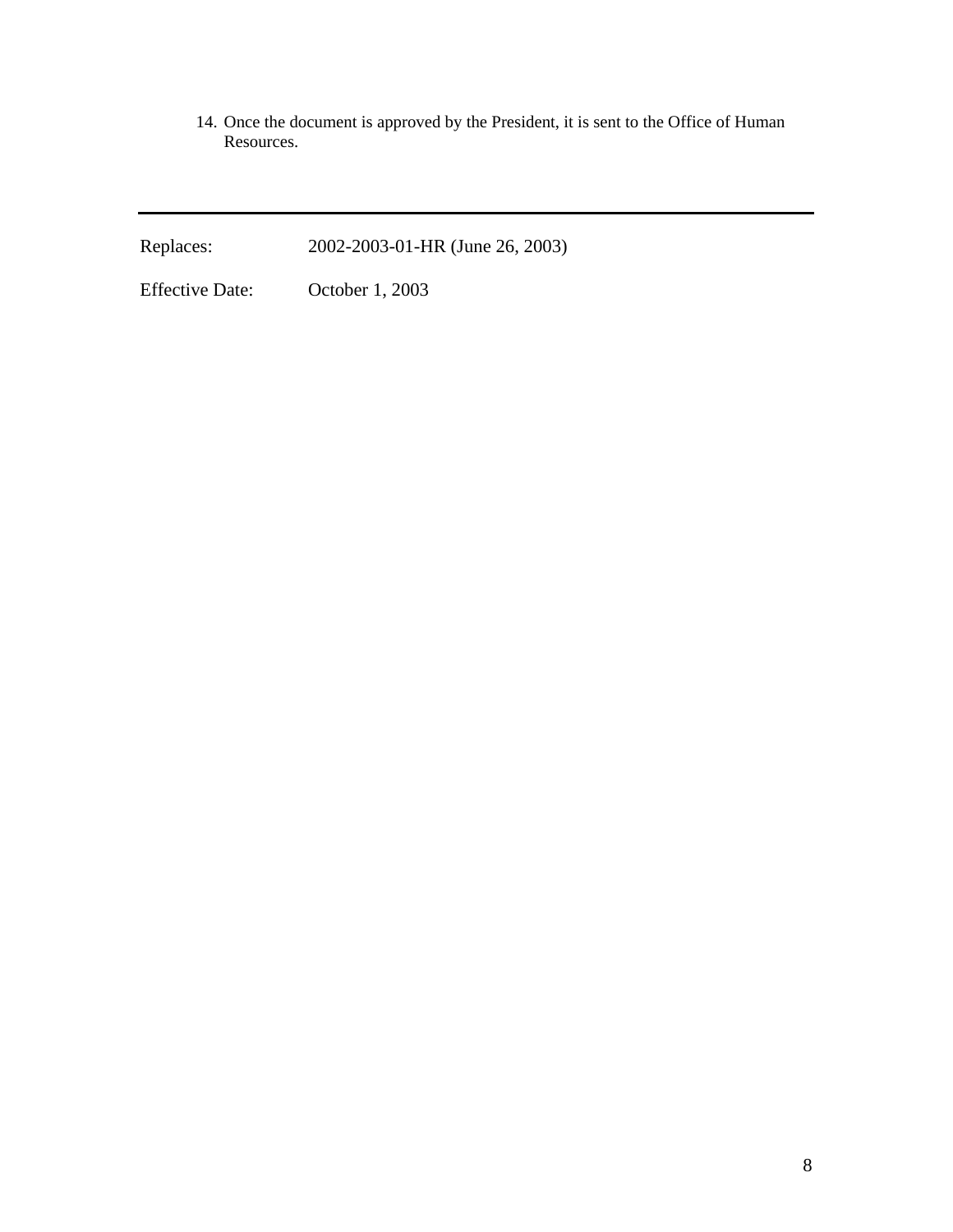| <b>Personnel Action Request/Processing and Approval</b>                                                                                                                         |                                                 |
|---------------------------------------------------------------------------------------------------------------------------------------------------------------------------------|-------------------------------------------------|
|                                                                                                                                                                                 |                                                 |
| Type of Action (check all that apply)                                                                                                                                           |                                                 |
|                                                                                                                                                                                 |                                                 |
| <b>Position Details (check all that apply)</b>                                                                                                                                  |                                                 |
| New Position <u>Conservation</u> Existing Position Previous Incumbent<br>Full-time $\frac{3}{4}$ time $\frac{1}{2}$ time $\frac{1}{4}$ time Other<br>Regular <sub>_______</sub> | Working Title<br>Salary Range                   |
| If new position, provide justification for need to create:<br>Source of Funding:<br>_____Operating Budget - Position Number(s) ___________<br>Grant Percentage 1% Name of Grant |                                                 |
| Department Minutes Attached? (if necessary) Yes<br>Position Description Attached?<br>Advertisement Required?<br><b>Requested Publications?</b>                                  | $Yes$ <sub>_______</sub>                        |
|                                                                                                                                                                                 |                                                 |
|                                                                                                                                                                                 | Date $\_\_\_\_\_\_\_\_\_\_\_\$                  |
| Director/Dean (signature)<br><u>Director/Dean (signature)</u>                                                                                                                   | Date $\_\_\_\_\_\_\_\_\_\_\_\_\_\_\_\_\_\_\_\_$ |
| Approve _______ Disapprove _____                                                                                                                                                | Date $\frac{1}{\sqrt{2}}$                       |
| Approve Disapprove                                                                                                                                                              | Date $\frac{1}{\sqrt{2}}$                       |
| Approve _______ Disapprove _____                                                                                                                                                | Date $/$ /                                      |

*Send completed document to the Office of Human Resources.* Rev. 12/1/03